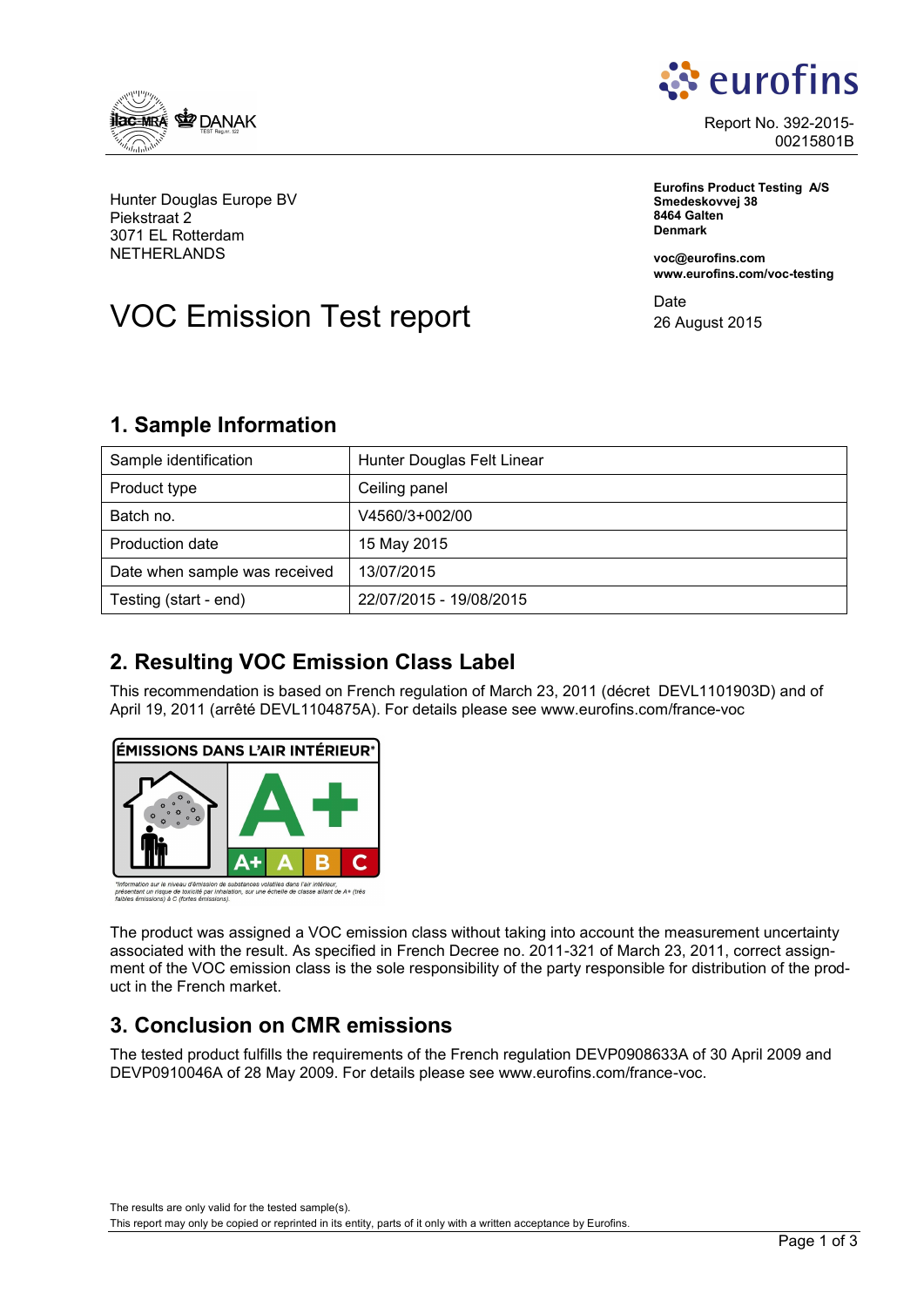



## **4. Test Method**

| <b>Method</b>                                                                          |     | <b>Principle</b>         | <b>Parameter</b>        |        | Quantification<br>limit | <b>Uncertainty</b> |      |  |  |  |
|----------------------------------------------------------------------------------------|-----|--------------------------|-------------------------|--------|-------------------------|--------------------|------|--|--|--|
| ISO 16000 parts -3, -6, -9, -11                                                        |     | GC/MS                    | <b>VOC</b>              |        | $2 \mu g/m^3$           |                    |      |  |  |  |
| Internal method numbers: 9810,<br>9811, 9812, 2808B, 8400                              |     | <b>HPLC/UV</b>           | Volatile alde-<br>hydes |        | $3 \mu g/m^3$           | 22% (RSD)          |      |  |  |  |
| ISO 16000 parts -3, -6, -9, -11                                                        |     | GC/MS                    | 4CMR                    |        | $<$ 1 µg/m <sup>3</sup> | $Um = 2x$          |      |  |  |  |
| Internal method numbers: 9810,<br>9811, 9812, 2808B, 8400, 2616                        |     |                          |                         |        |                         | RSD=45 %           |      |  |  |  |
| Test chamber parameter                                                                 |     |                          |                         |        |                         |                    |      |  |  |  |
| Chamber volume, I                                                                      | 119 | Temperature, °C          |                         | 23±1   | Relative humidity, %    |                    | 50±3 |  |  |  |
| Air change rate, 1/h                                                                   | 0.5 | Loading ratio, $m^2/m^3$ |                         | $1.4*$ |                         |                    |      |  |  |  |
| Test condition: Sample stayed in test chamber during the whole 28 days testing period. |     |                          |                         |        |                         |                    |      |  |  |  |
| Sample preparation                                                                     |     |                          |                         |        |                         |                    |      |  |  |  |
| The sample was transferred directly into the chamber.                                  |     |                          |                         |        |                         |                    |      |  |  |  |

\* The results have been recalculated to a loading factor of  $0.4 \text{m}^2/\text{m}^3$ .